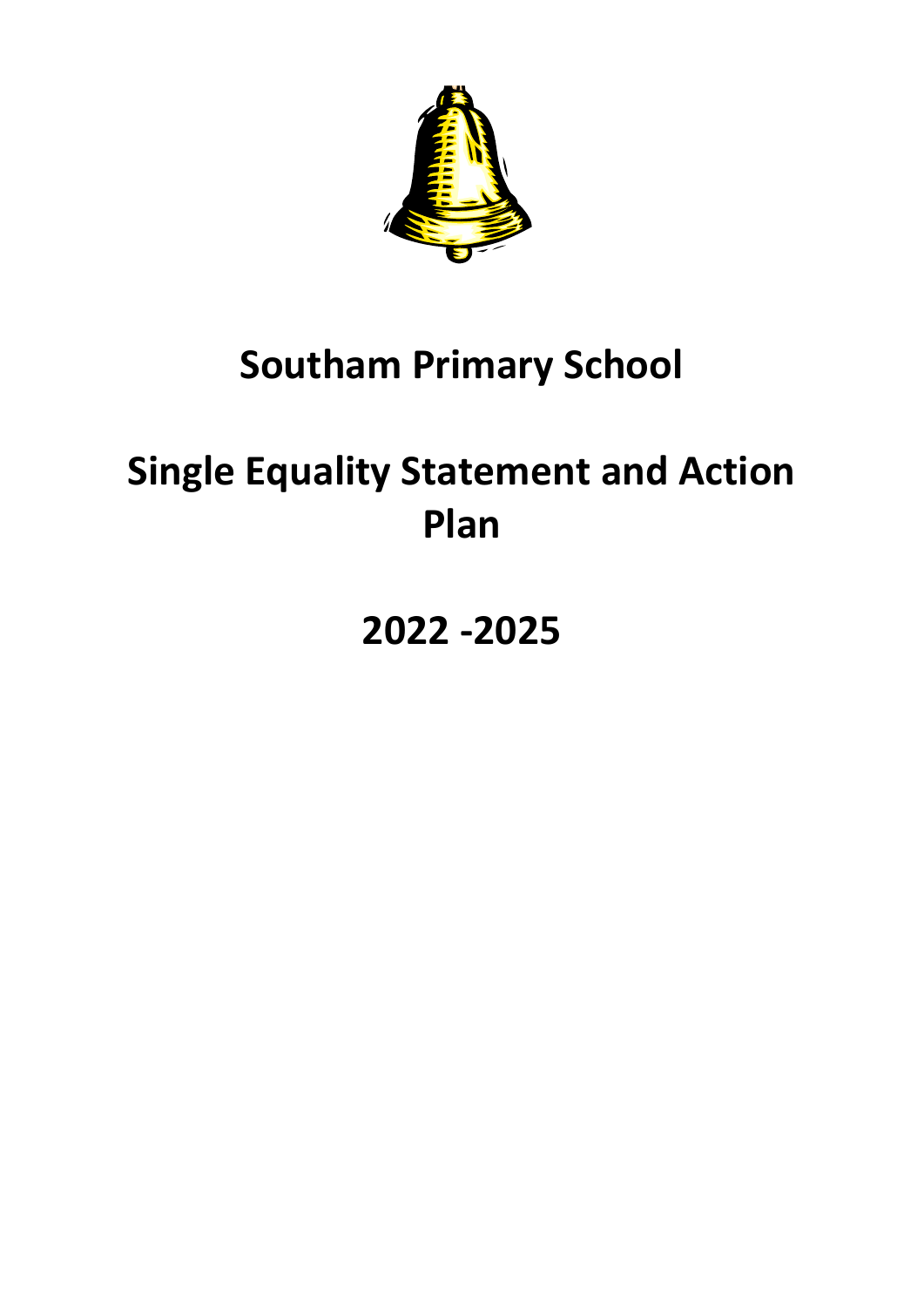#### **Southam Primary School is a caring school where everybody matters- where getting better never stops!**

We achieve this by:

- Providing an inspirational learning environment that stimulates curiosity, enjoyment, excitement and raises aspirations
- Having a positive active partnership with our community
- Developing lifelong learners where all success is celebrated

The Single Equality Scheme brings together our approach to promoting equality in our policies and procedures and in our day-to-day work with the whole community.

We regard this scheme as essential in achieving the school aims and in supporting our core values as a rights respecting school.

We celebrate the importance of working together to achieve our aim as an inclusive school which promotes high quality learning experiences for all our children.

We will also respect the equal rights of our staff and other members of the school community In particular, we will comply with all relevant legislation and implement school plans in relation to race equality, disability equality, gender equality, age, religion and belief.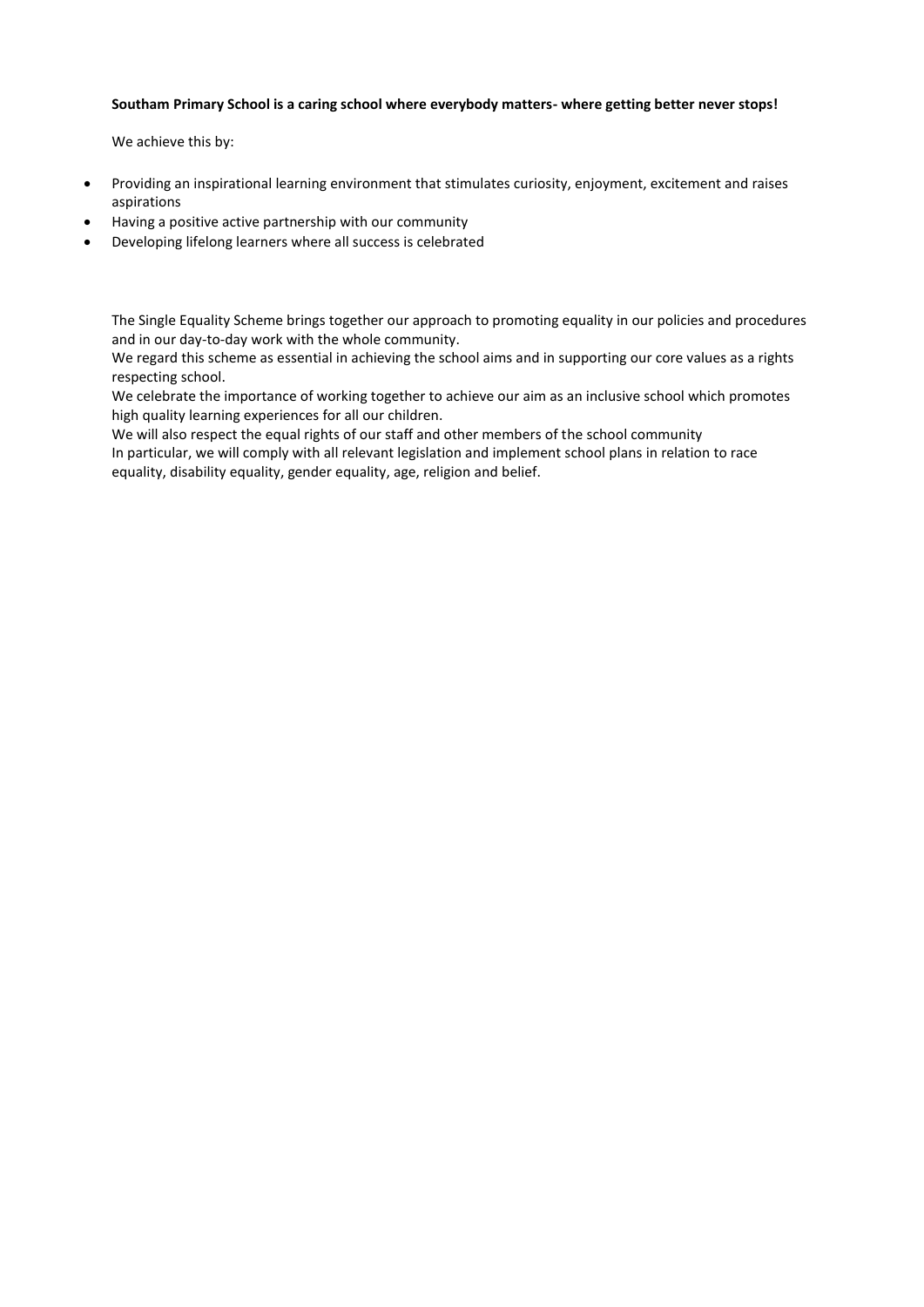#### **School's Context**

Southam School is an average Primary school. The catchment is a mix of public estates and housing association properties alongside private properties. The children attending the school come from a wide variety of family backgrounds. The majority of children first starting school, have attended local playgroups. Pupils start school during the September of the year in which they become five, with all initially attending on a part time basis. The ethnic composition of the school is almost all white European with a very few children from other racial backgrounds. The number of children entitled to free school meals is below the national average and the school deprivation indicator also suggests our catchment area is below the national average. We are a fully inclusive school. We have been awarded the School's Sports Active Gold mark and Silver Science Mark.

We provide a before and after school club along with a range of after school activities.

## **Mission statement**

At Southam Primary School we are committed to ensuring equality of education and opportunity for all pupils, staff, parents, governors and carers, regardless of race, gender, disability, religion or belief, age or socioeconomic background. We have an inclusive culture which respects the diversity of our community. We aim to provide an ethos where all those connected to the school feel proud of their identity and are able to participate fully in school life.

The achievement of pupils will be monitored by race, gender, disability and socio-economic background and we will use this data to support pupils, raise standards and ensure inclusive teaching. We will tackle discrimination by the positive promotion of equality, challenging bullying and stereotyping and creating an environment which champions respect for all. At Southam Primary School, we believe that diversity is a strength, which should be respected and celebrated by all those who learn, teach and visit us.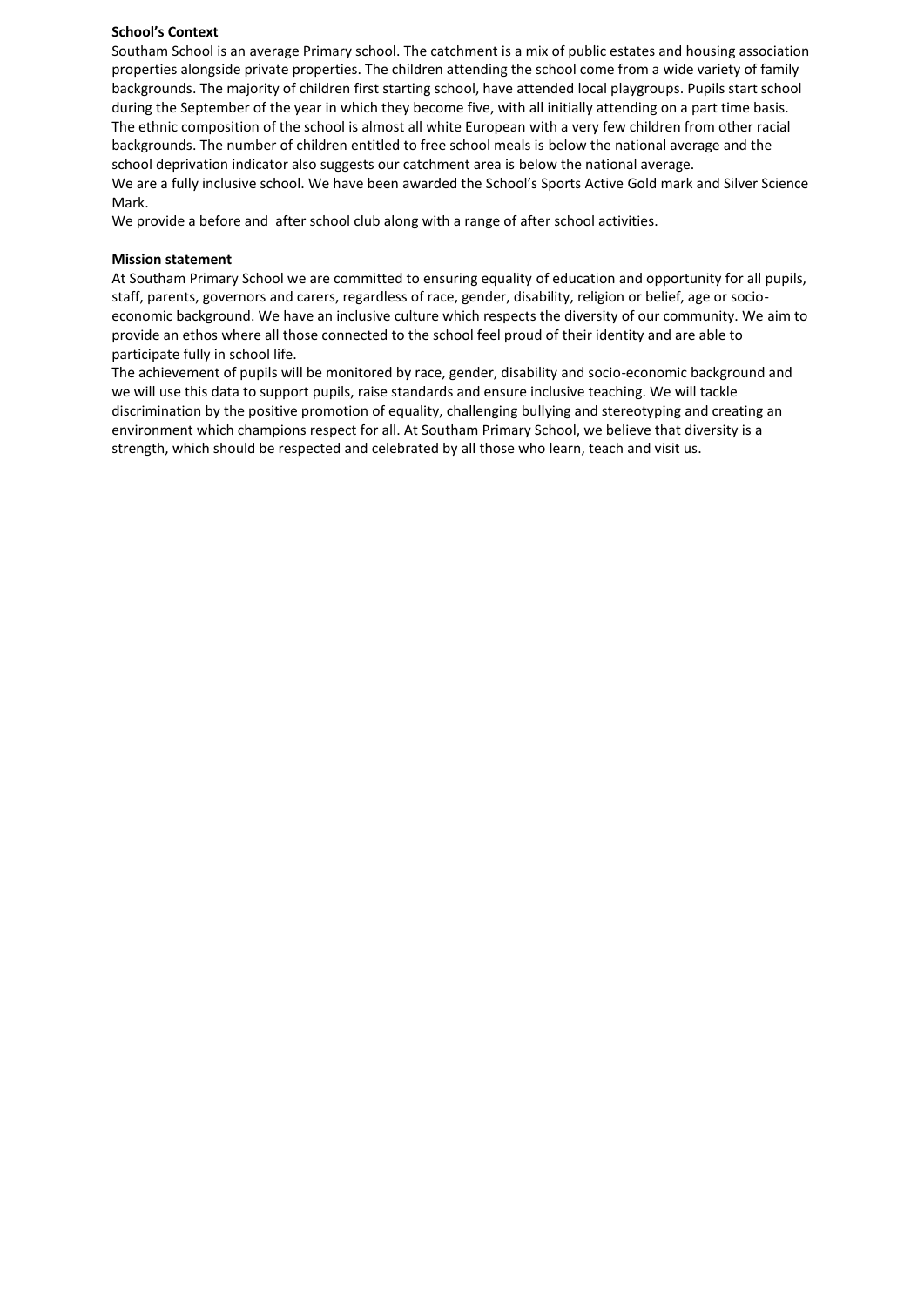## **What is our Single Equality Scheme and Action Plan?**

Our Single Equality Scheme (SES) and action plan covers a four year period from 2016 to 2019. It integrates our statutory duties in relation to race, disability and gender and in promoting community cohesion. These cover staff, pupils, governors, parents, carers and all those within our extended community.

It also addresses the legislation relating to religion or belief, sexual orientations and age and therefore includes our priorities and actions to eliminate discrimination and harassment for all these equality areas.

It enables us to achieve a framework for action which covers all six equality strands and ensures that we meet our responsibilities of the public sector duties in an inclusive way.

The governing body will review the SES and its action plan annually. We shall continue to meet our statutory duties by reporting on the outcomes of the action plan in relation to the six equality strands and promoting community cohesion.

## **Policy Statement**

- Southam Primary School acknowledges and welcomes diversity among pupils, staff, governors and visitors.
- We do not discriminate against anyone on the grounds of their sex, race, age, colour, religion or belief, nationality, ethnicity, physical or mental abilities.
- We promote the principles of fairness and justice for all through the education we provide.
- We ensure that all children have equal access to the full range of educational opportunities provided.
- Southam Primary School is opposed to all forms of racism and xenophobia, including those forms that are directed towards religious groups and communities.
- We respect the religious beliefs and practices of all staff, pupils, governors, parents and carers and comply with all reasonable requests relating to religious observance and practice.
- We ensure that all recruitment, employment, promotion and training systems are fair to all and provide opportunities for everyone to achieve.
- We will make reasonable adjustments, when required to, in order to:
- increase access to the curriculum
- improve access to the school building and
- **■** improve communication.

## **Admissions and exclusions**

Our admissions arrangements are fair and transparent and do not discriminate on race, gender, disability or socio-economic factors.

Exclusions will always be based on the school's Behaviour Management Policy. We will closely monitor exclusions to avoid any potential adverse impact and ensure that discrepancies are identified and dealt with.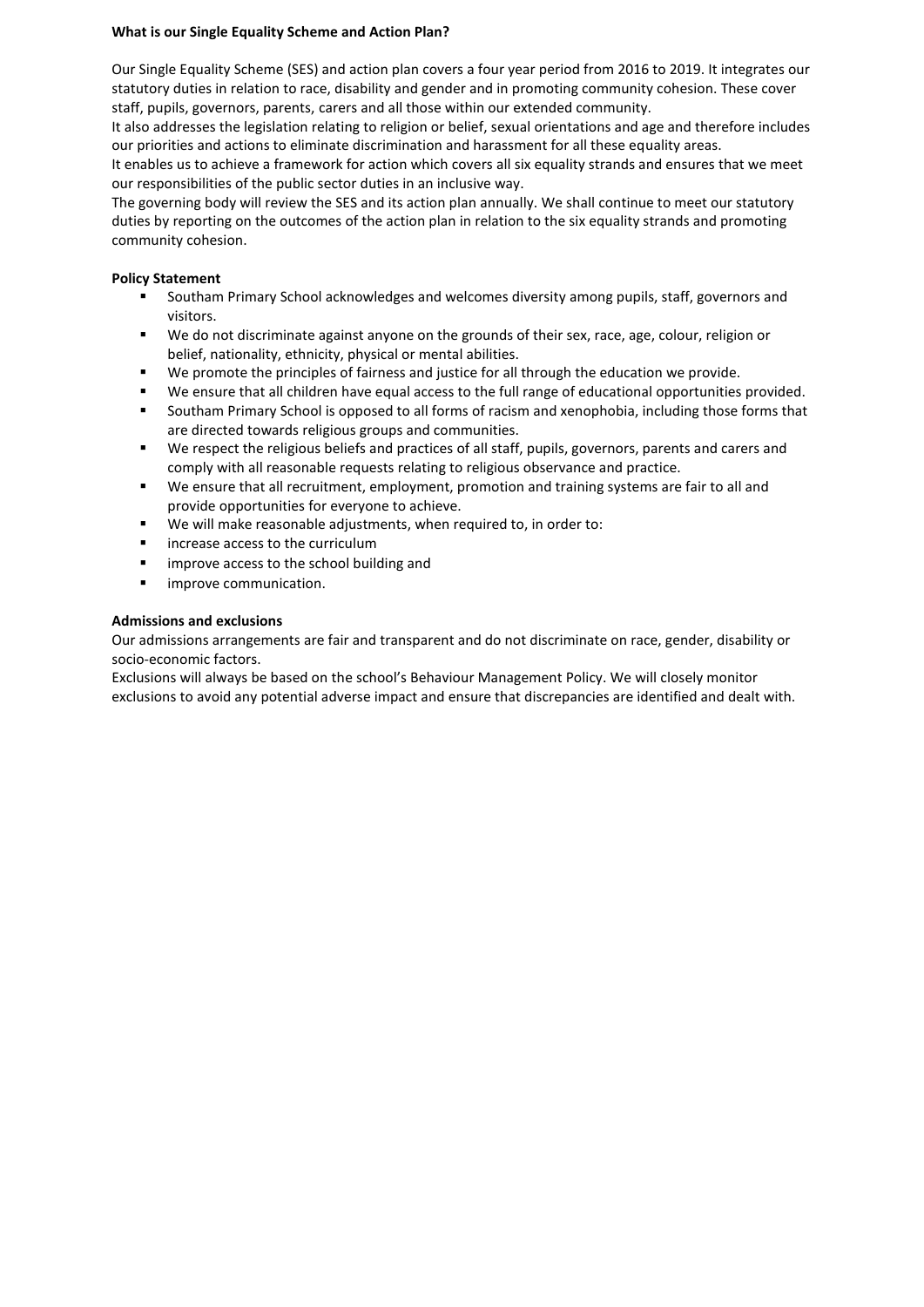#### **Meeting our duties**

There are a number of statutory duties that must be met by all schools in line with legislation from:

- Sex Discrimination Act 1975 as amended. On the grounds of sex, marital status or because someone intends to undergo, is undergoing or has undergone a gender change;
- Race Relations (Employment) Act 1976 as amended. On grounds of colour, race, nationality, ethnic or national origins;
- Disability Discrimination (Employment) Act 1995 as amended. For reasons relating to physical or mental disability. Reasonable adjustments must be made to recruitment processes, working conditions or the workplace where that would help to accommodate a particular person who has a disability.
- **Employment Equality (Sexual Orientation) Regulations 2003. On the grounds of actual or perceived** sexual orientation.
- **Employment Equality (Religion or Belief) Regulations 2003. Because of actual or perceived religion or** similar or philosophical beliefs.
- Employment Equality (Age) Regulations 2006. On the grounds of age.
- Equality Act 2010.

All policies and plans at Southam Primary School meet these requirements including our SES.

## **Employer's duties**

As an employer we need to ensure that we eliminate discrimination and harassment in our employment practice and actively promote equality across all groups within our workforce. We consider equality aspects such as gender, race, disability, age, sexual orientation, gender re-assignment and religion or belief when appointing staff and when allocating Teaching and Learning Responsibilities (TLR). We evaluate staffing structures to ensure decisions are free of discrimination. We are committed to the principles of equal opportunity and actively promote equality in all staffing and employment. Actions to ensure this commitment is met include:

■ monitoring recruitment and retention

- continued professional development opportunities for all staff;
- Senior Leadership Team (SLT) support to ensure equality of opportunity for all.

All staff appointments and promotions are made on the basis of merit and ability and in compliance with the law. However, we are concerned to ensure wherever possible that the staffing of the school reflects the diversity of our community.

Southam Primary School is committed to meeting its public sector statutory duties and responsibilities to promote race, disability and gender equality. We understand that the duties apply to service delivery and employment and staff management as well as policy development and implementation. Southam Primary School SES Page 7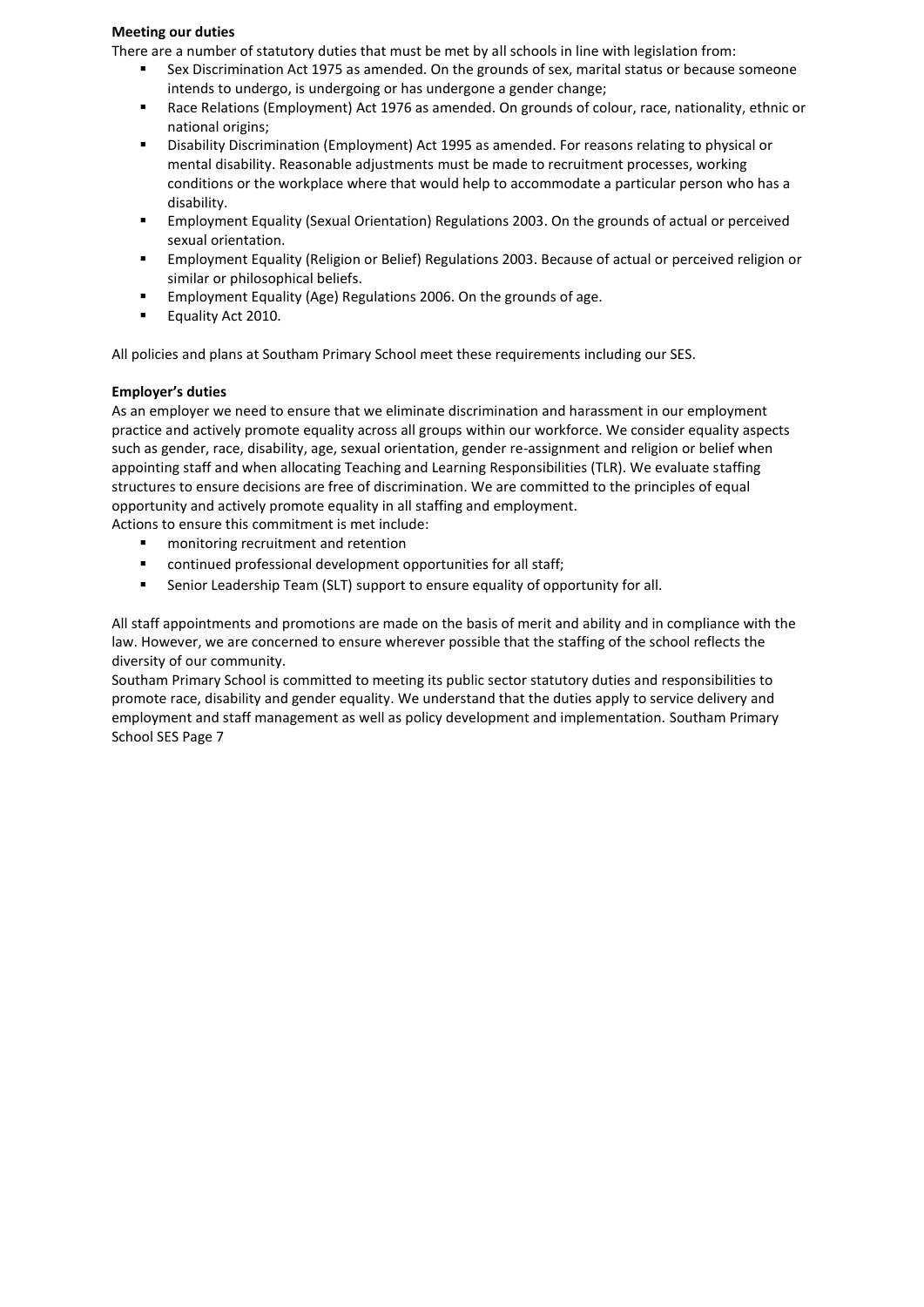## **Race Equality** *Race Relations Amendment Act 2010*

- The general duty to promote race equality means that we must have due regard to:
	- eliminate unlawful discrimination;
	- **■** promote equality of opportunity;
	- promote good relations between people of different racial groups.

## **Dealing with racist incidents**

All racist incidents should be recorded in the school racist incident book and a copy given to the headteacher. The headteacher will record this on the school's record and will also inform the Local Authority (LA) and governors. Staff should deal with the incident in line with the race equality, racial harassment and school behavioural policies.

#### **Disability Equality** *Disability Discrimination act amended 2010*

The definition of 'disability' under the Equality Act 2010 is a person who has a disability that results in:

▪ physical or mental impairment;

the impairment having a substantial and long-term adverse effect on their ability to perform normal day-today activities.

For the purposes of the Act, these words have the following meaning:

- 'substantial' means more than minor or trivial;
- 'long term' means that the effect of the impairment has lasted or is likely to last for at least twelve months (there are special rules covering recurring or fluctuating conditions);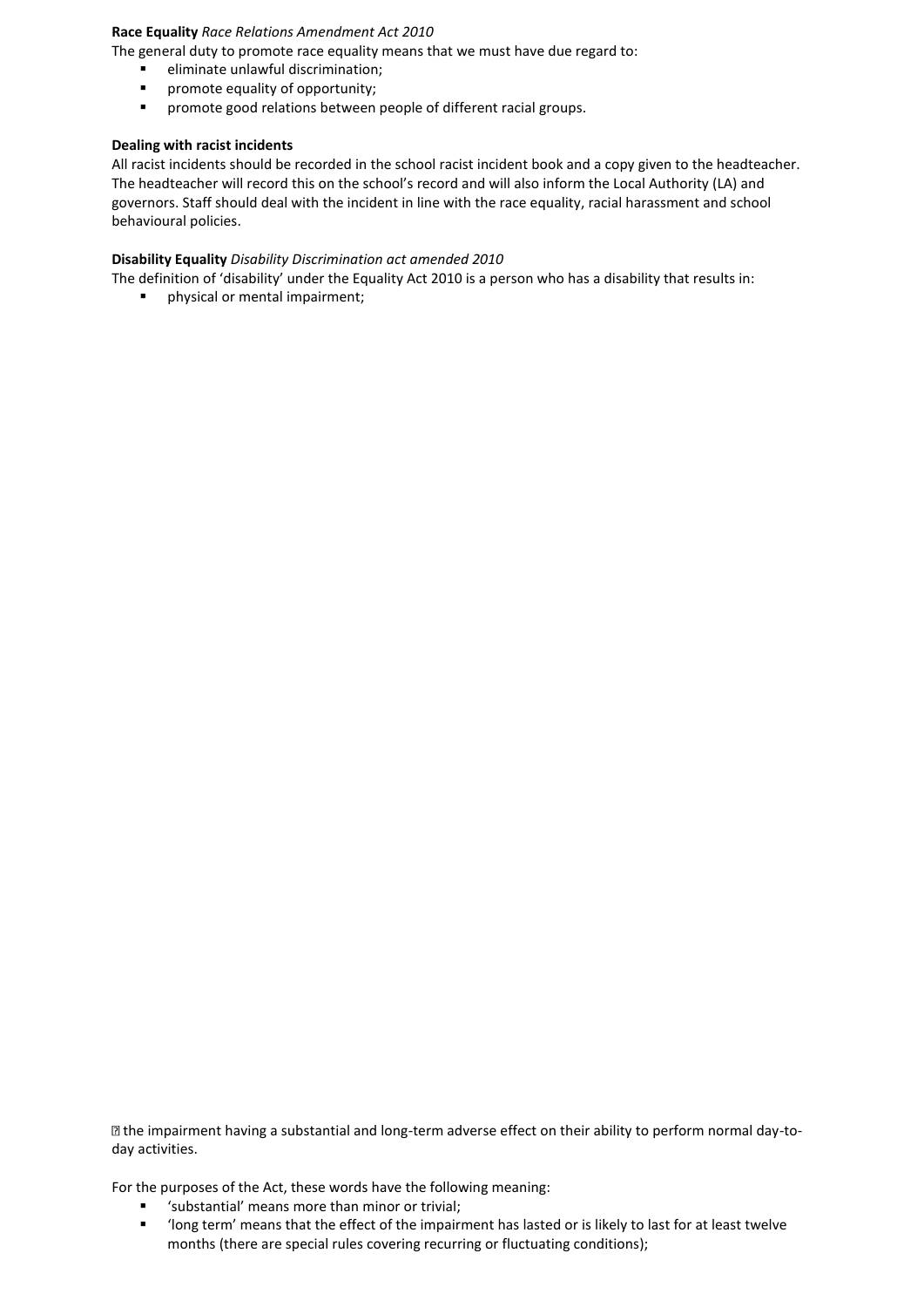- 'normal day-to-day activities' include everyday things like eating, washing, walking and going shopping.
- People who have had a disability in the past that meets this definition are also protected by the Act.

## **Progressive conditions considered to be a disability**

There are additional provisions relating to people with progressive conditions. People with HIV, cancer or multiple sclerosis are protected by the Act from the point of diagnosis. People with some visual impairments are automatically deemed to be disabled.

A broad definition that is likely to cover people with a disability may be:

- **·** physical or sensory impairments;
- learning difficulties, including specific learning difficulties such as dyslexia;
- mental health difficulties;
- medical conditions such as epilepsy, diabetes and others mentioned above.

## **Conditions that are specifically excluded**

Some conditions are specifically excluded from being covered by the disability definition, such as a tendency to set fires or addictions to non-prescribed substances.

## **Statutory duties with regard to disabilities**

We have a statutory duty to have due regard to the need to:

- **■** promote equality of opportunity between disabled people and other people;
- **■** eliminate unlawful discrimination;
- eliminate disability-related harassment;
- promote positive attitudes towards disabled people;
- encourage disabled people's participation in public life;
- take into account people's disabilities.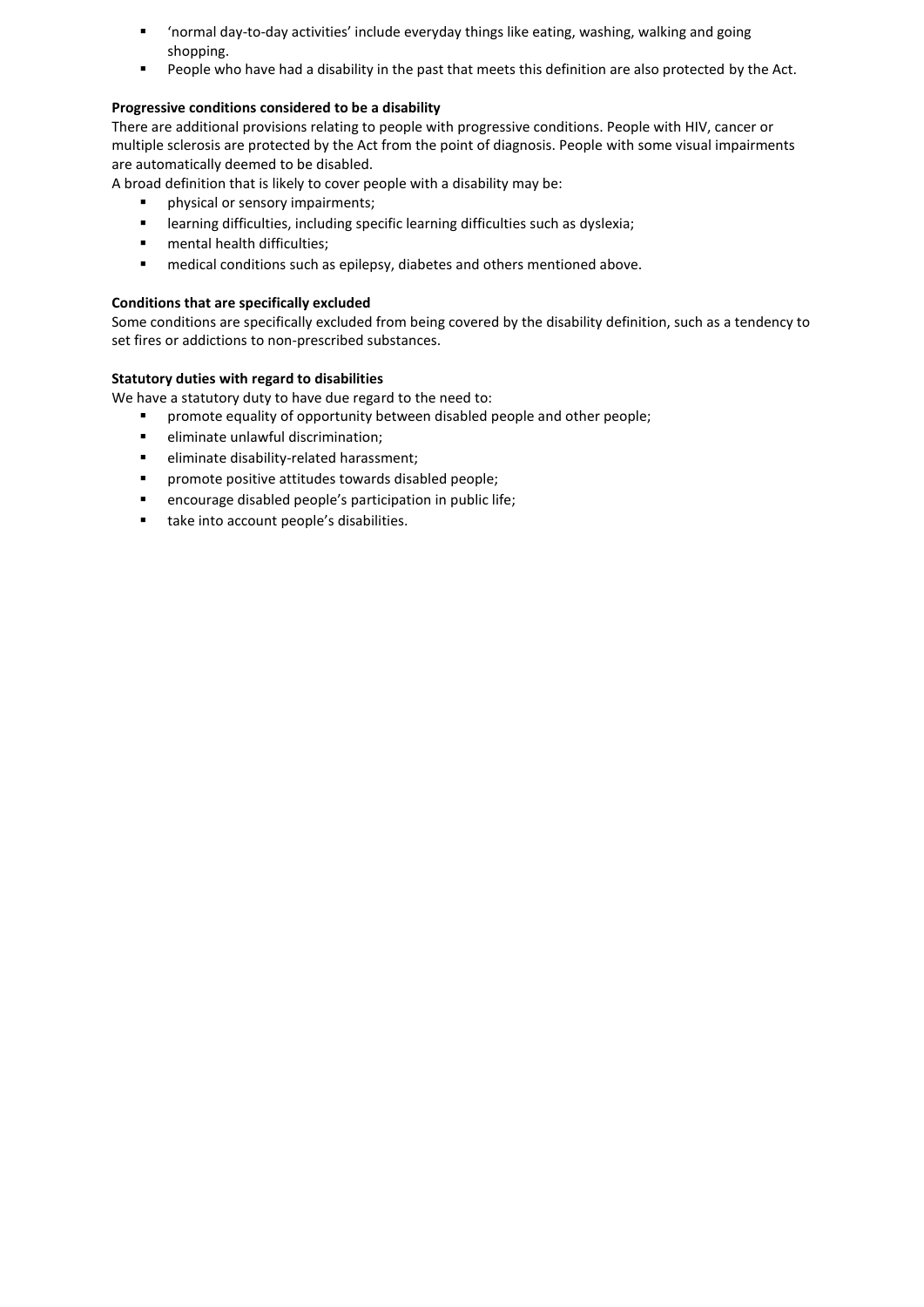#### **Accessibility**

There is specific disability legislation in relation to disabled pupils and accessibility which means we must plan strategically over time to:

- increase access to the curriculum
- make improvements to the physical environment of the school to increase access
- make written information accessible to pupils in a range of different ways.

## **Gender equality** *Sex discrimination Act 2010*

- We have a general duty to promote gender equality which means we must give due regard to
	- eliminating unlawful discrimination and harassment
	- promoting equality of opportunity between men and women, girls and boy

The duty also includes the need to consider actions to address the causes of any gender pay gap.

## **Transgender**

Transgendered people are explicitly covered by the gender equality duty. The term transgendered refers to a range of people who do not feel comfortable with their birth gender. Southam Primary School will respect the confidentiality of those seeking gender reassignment and will provide a supportive environment within the school community.

## **Age, religion and belief** *Equality Discrimination Act 2010*

HPS ensures that we do not discriminate on grounds of age, religion or belief. This scheme includes our priorities and actions to eliminate discrimination and harassment in line with all the above equality areas.

## **Community Cohesion** *Education and Inspections Act 2006*

In addition to the duties outlined previously, we have a responsibility to promote community cohesion, developing good relations across different cultures, ethnic, religious and non-religious and socio-economic groups. We have incorporated our priorities into our SES and action plan to make it easier to monitor our progress and performance in meeting our objectives. Southam Primary School places great value on helping children learn to understand and respect others and to value diversity whilst promoting shared values. The school works to promote awareness of human rights and to apply and defend them. It strongly encourages children to develop the skills of participation and acting respectfully and responsibly. Southam Primary School recognises that we have a responsibility for educating children who will live and work in a country which is diverse in terms of culture, religions or beliefs, ethnicities and social backgrounds.

We are committed to following guidance by providing

- teaching and curriculum provision that supports high standards of attainment, promotes common values and builds pupils' understanding of the diversity that surrounds them
- **EXECTS ACTS 2018 THE CONTEX 1** lessons across the curriculum that promote common values and help pupils to value differences and challenge prejudice and stereotyping
- a programme of curriculum based activities whereby pupils' understanding of community and diversity is enriched through fieldwork, visits and meetings with members of different communities
- support for pupils for whom English is an additional language to enable them to achieve at the highest possible level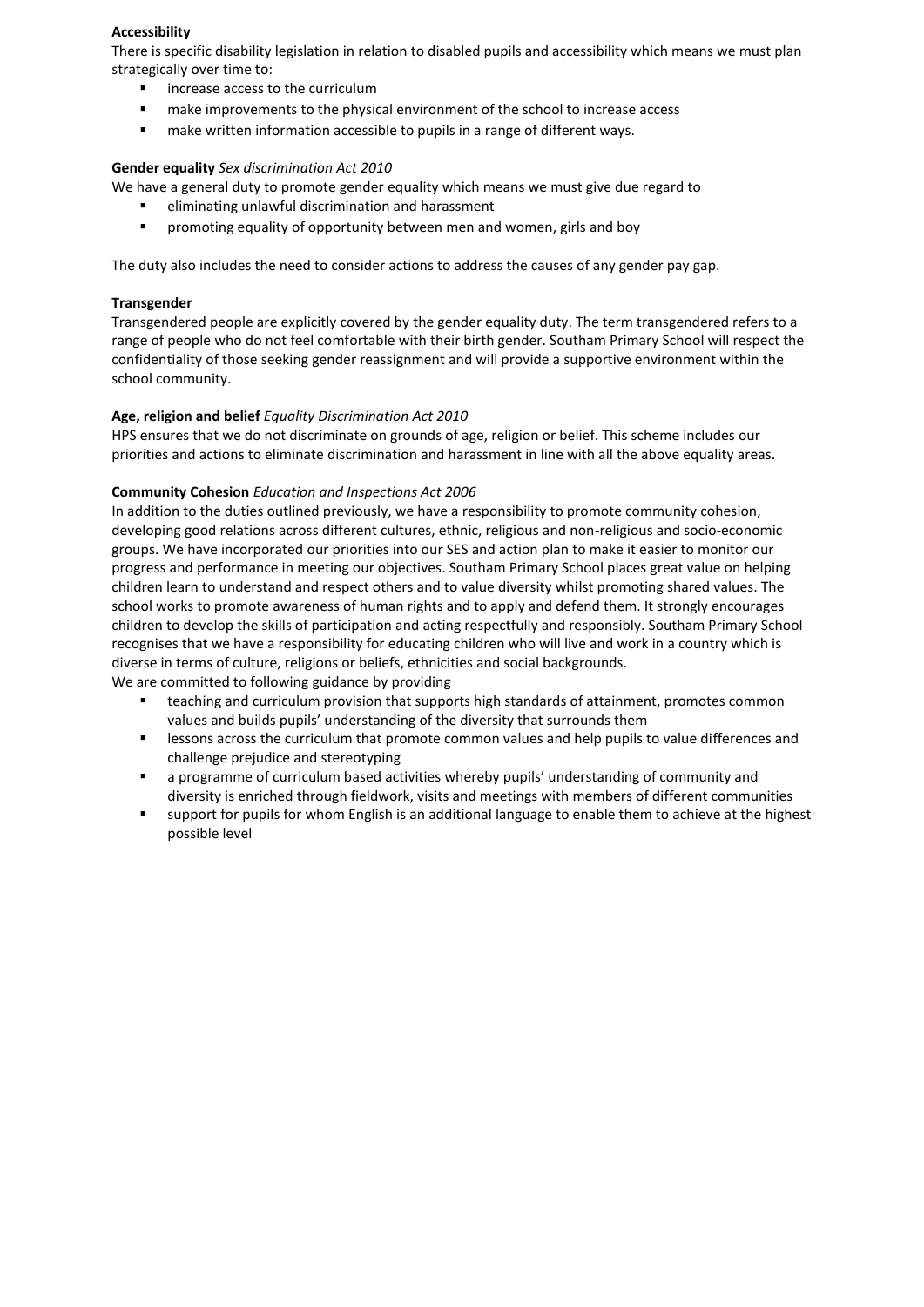## **Equality into policy and practice**

As well as the specific actions set out in this plan, the school operates equality of opportunity in its day-to-day practice in the following ways.

## **Teaching and learning**

We aim to provide all our pupils with the opportunity to succeed and to reach the highest level of personal achievement. To do this, we:

- use contextual data to improve the ways in which we provide support to individuals and groups of pupils;
- monitor the achievement of different pupil groups and take appropriate action;
- take account of the achievement of all pupils when planning for future learning and setting challenging targets;
- **E** ensure equality of access for all pupils and prepare them for life in a diverse society;
- use materials that reflect the diversity of the school population and local community in terms of race, gender, age, disability and cultural background;
- promote attitudes and values that will challenge racist and other discriminatory behaviour or prejudice;
- **•** provide opportunities for pupils to appreciate their own culture and celebrate the diversity of other cultures;
- seek to involve all parents in supporting their child's education;
- encourage classroom and staffroom discussion of equality issues which reflect social stereotyping, expectations and the impact on learning;
- include teaching and classroom based approaches appropriate for the whole school population, which are inclusive and reflective of our pupils.

## **Consultations and involvement**

It is a requirement that the development of this plan and the actions within it have been informed by the input of staff, pupils, governors, parents and carers. We have achieved this by using the following to shape the plan:

- feedback from the annual parent questionnaire, parents' evenings, parent-school forum meetings and governors' parent-consultation meetings;
- input from staff surveys and through staff meetings/Inset;
- feedback form the school council, PSHE lessons, whole school surveys on children's attitudes to self and school;
- issues raise in annual reviews and reviews of progress on Individual Education Plans (IEPs), mentoring and support;
- feedback from governing body meetings.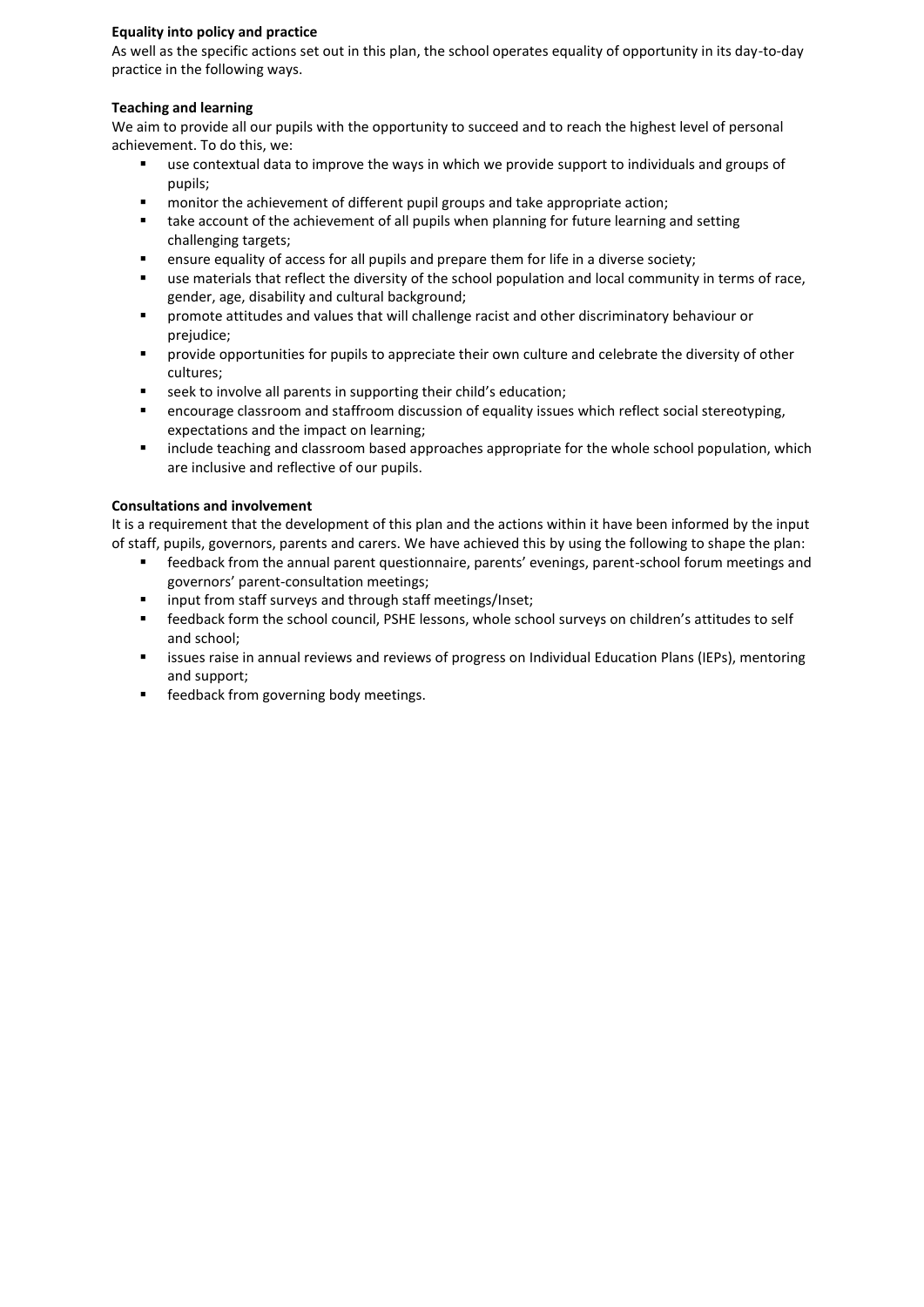## **Roles and Responsibilities**

## **The governors are responsible for:**

- making sure the school complies with the relevant equality legislation;
- ensuring that the school equality scheme and its procedures are followed;
- monitoring the effectiveness of the SES;
- **■** reviewing the scheme annually;
- revising the scheme every three years, or as appropriate, in line with legislation.

#### **The headteacher is responsible for:**

- making sure the equality scheme and its procedures are followed;
- making sure the race, disability and gender equality plans are readily available;
- producing regular information for staff and governors about the plans and how they are working;
- making sure all staff know their responsibilities and receive training and support in carrying these out;
- taking appropriate action in cases of harassment and discrimination, including racist bullying, homophobic bullying and bullying related to gender or disability;
- dealing with reports of hate-incidents.

#### **All staff are responsible for:**

- dealing with racist, homophobic and other hate-incidents;
- being able to recognise and tackle bias and stereotyping;
- promoting equal opportunities and good race relations;
- avoiding discrimination against anyone for reasons of ethnicity, disability or gender;
- keeping up to date with the law on discrimination;
- taking up training and learning opportunities.

#### **Tackling discrimination**

All staff will ensure that all pupils are treated fairly, equally and with respect and will maintain awareness of the school's equality plan. All staff will strive to provide material that gives positive images based on race, gender and disability and which challenges stereotypical images. Teachers support the work of support staff and encourage them to intervene in a positive way against any discriminatory incidents.

Racist and homophobic incidents and other incidents of harassment or bullying are dealt with by the member of staff present, escalating to a class teacher/head teacher as necessary. All incidents are reported to the head teacher and racist incidents are reported to the governing body and the local authority on a termly basis. Southam Primary School SES Page 11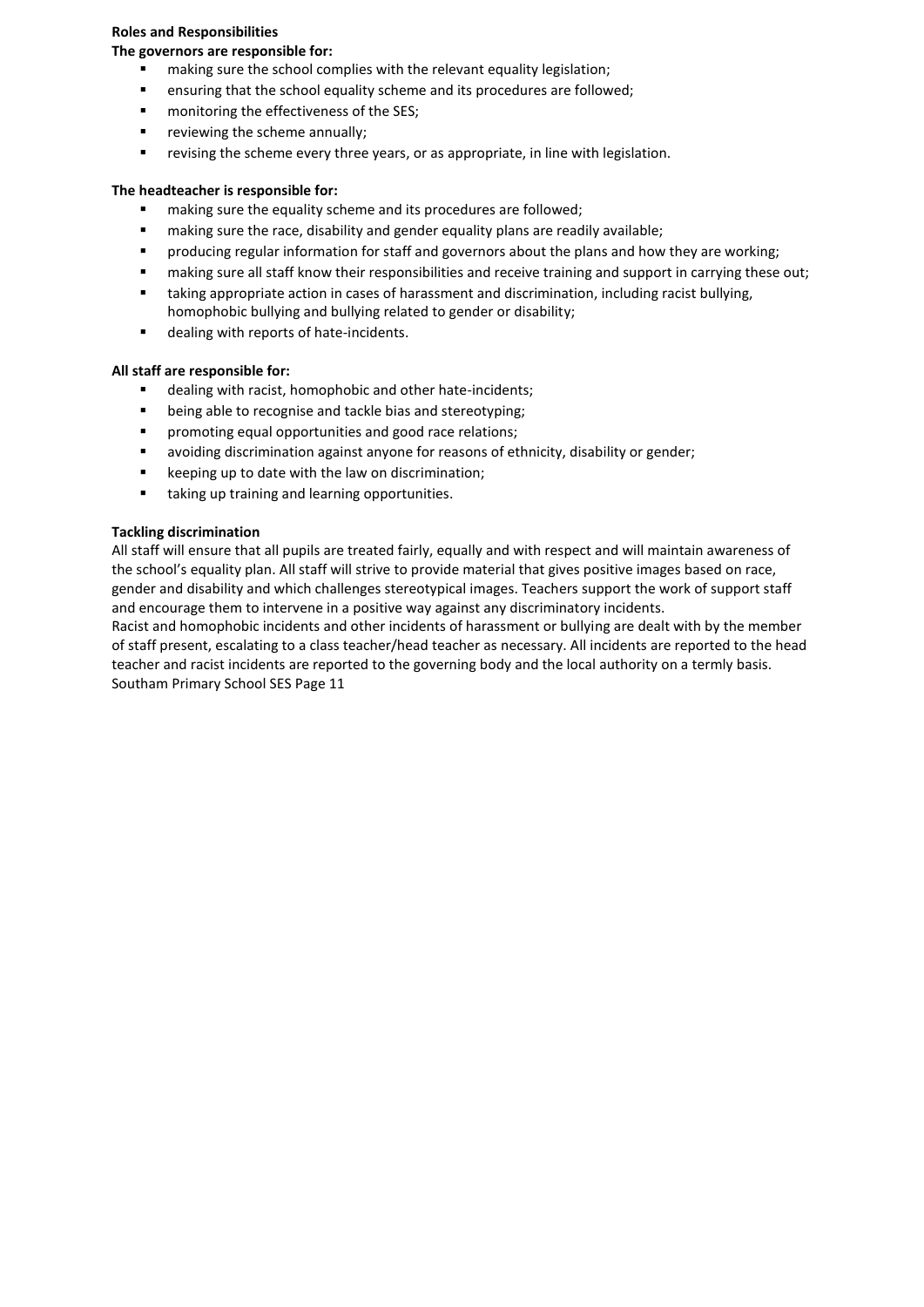#### **Responding to and reporting incidents**

It should be clear to pupils and staff how they report incidents. All staff, teaching and non-teaching, should view dealing with incidents as vital to the well-being of the whole school.

Incident

Member of staff to investigate further (if incident reported) or challenge behaviour immediately

Response to victim and family

Response to perpetrator and family

Incident form to be completed and filed.

Incidents to be reported to Governing body and local authority on a termly basis.

Action taken to address issue with year group / school if necessary e.g. through circle time / assembly

#### **What is a discriminatory incident?**

Harassment on grounds of race, gender, disability, sexual orientation or other factors such as socio-economic status can take many forms including verbal or physical abuse, name calling exclusion from groups and games, unwanted looks or comments, jokes and graffiti. Types of discriminatory incidents that can occur are:

- physical assault against a person or group because of their colour, ethnicity, nationality, disability, sexual orientation or gender;
- use of derogatory names, insults and jokes;
- racist, sexist, homophobic or discriminatory graffiti;
- **•** provocative behaviour such as wearing racist, sexist, homophobic or discriminatory badges or insignia;
- bringing discriminatory material into school;
- verbal abuse and threats:
- **■** incitement of others to discriminate or bully due to victim's race, disability, gender or sexual orientation;
- discriminatory comments in the course of discussion;
- attempts to recruit others to discriminatory organisations and groups;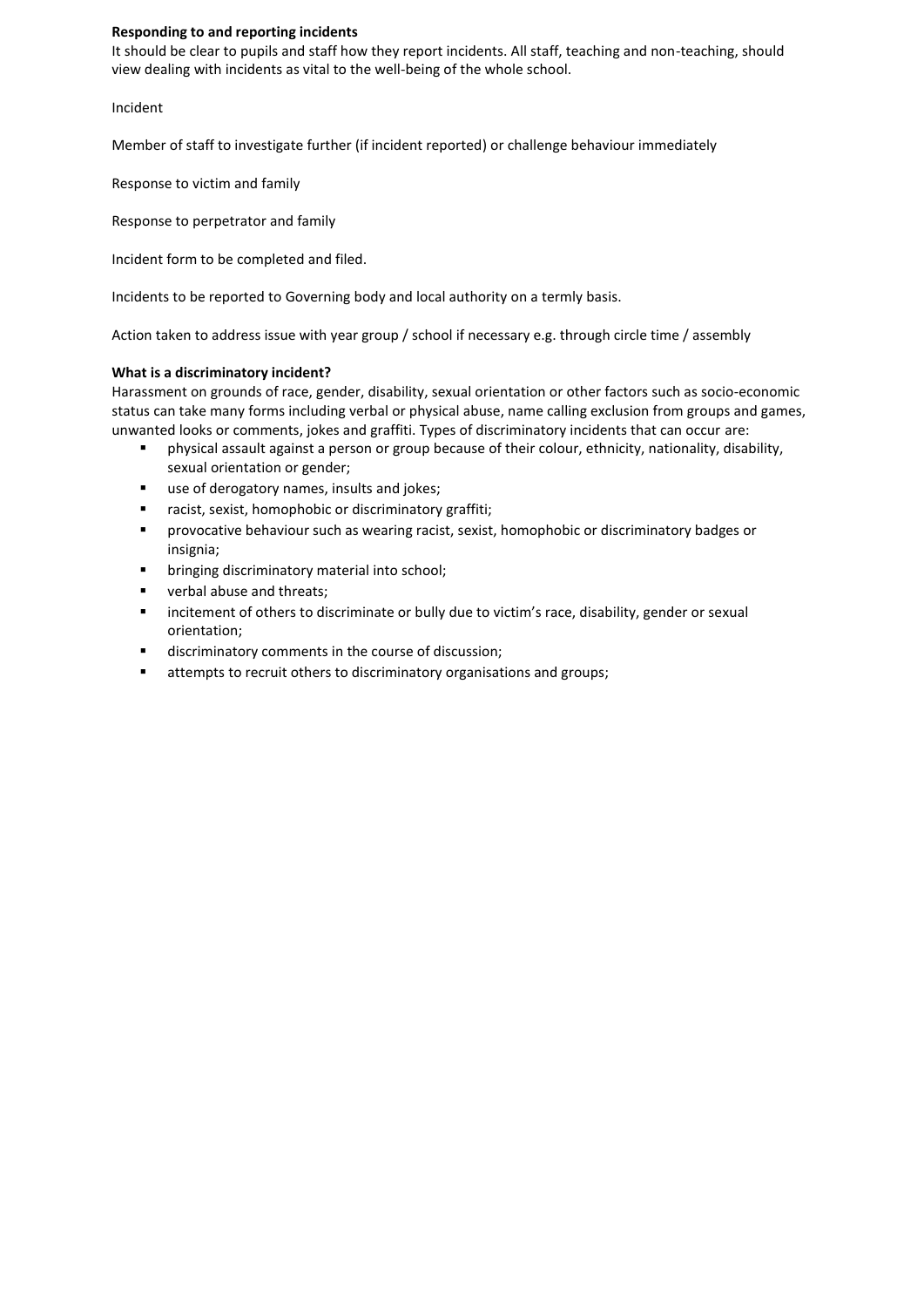- ridicule of an individual for difference e.g. food, music, religion, dress etc;
- **■** refusal to co-operate with other people on grounds of race, gender, disability or sexual orientation.

## **Publicising the Single Equality Scheme**

The Single Equality Scheme will be available to anyone on request and will be explained to all stakeholders through:

- school website:
- **·** school newsletters;
- assemblies;
- staff induction programmes;
- distribution to the local community and voluntary groups as appropriate;
- hard copies as required.

Southam Primary School will continue to involve people from all aspects of the school community in the ongoing evolvement of the SES and action plan. This will be through the following, as and when appropriate:

- **■** school council;
- **■** staff meetings;
- **·** parent meetings;
- **■** community events.

## **Review of progress and impact**

The plan has been agreed by our governing body. There is a rolling programme for reviewing our school policies and their impact. In line with legislative requirements, we will review progress against our Equality Plan annually and review the entire plan and accompanying action plan on a three year cycle. We make regular assessments of pupils' learning and use this information to track pupil progress. As part of this process, we regularly monitor achievement by ethnicity, gender and disability, to ensure that all groups of pupils are making the best possible progress, and take appropriate action to address any gaps.

| <b>Action planned to meet</b><br>statutory duty/ equality<br>legislation |        |        |           |        |        |        | <b>Planned Outcome</b>                                                                                                            | <b>Planned Actions</b>                                                                                                        | <b>Timescale</b>                                  | To be<br>actioned<br>by            | <b>Monitored</b><br>by |
|--------------------------------------------------------------------------|--------|--------|-----------|--------|--------|--------|-----------------------------------------------------------------------------------------------------------------------------------|-------------------------------------------------------------------------------------------------------------------------------|---------------------------------------------------|------------------------------------|------------------------|
| R                                                                        | D      | G      | <b>SO</b> | A      | R/B    | cc     | R- Race/ D- Disability/ G- Gender/ SO- Sexual Orientation/ A- Age/ R/B- Religion or Belief/ CC- Community<br>Cohesion             |                                                                                                                               |                                                   |                                    |                        |
| $\ast$                                                                   | $\ast$ | $\ast$ | $\ast$    | $\ast$ | $\ast$ | $\ast$ | All staff aware of Single<br><b>Equality Scheme and raised</b><br>awareness of responsibilities                                   | Regular agenda item at<br>staff and phase team<br>meetings                                                                    | Termly                                            | All staff                          | <b>HT</b>              |
| $\ast$                                                                   | $\ast$ | $\ast$ | $\ast$    | $\ast$ | $\ast$ | $\ast$ | All policies reviewed and<br>updated and procedures<br>audited in light of the<br>Equalities Act 2010                             | Continue to review all<br>current policies                                                                                    | On-going $-$<br>see policy<br>review<br>timetable | HT&<br>Governors                   | FGB                    |
| $\ast$                                                                   | $\ast$ | $\ast$ |           | $\ast$ | $\ast$ |        | Establish profile of job<br>applicants to identify if any<br>positive action is required to<br>attract underrepresented<br>groups | Monitor job applicants<br>for all posts<br>Collate equality<br>information from<br>applications                               | On-going                                          | HT                                 | FGB                    |
| $\ast$                                                                   | $\ast$ | $\ast$ | $\ast$    | $\ast$ | $\ast$ | $\ast$ | Seek to broaden and<br>strengthen our commitment<br>to quality communications<br>with all stakeholders                            | Communications to be<br>made available to<br>stakeholders in a range<br>of formats, responding<br>to need                     | On-going                                          | Office staff                       | <b>HT</b>              |
| $\ast$                                                                   | $\ast$ | $\ast$ | $\ast$    | $\ast$ | $\ast$ | $\ast$ | Interested stakeholders to<br>receive requisite training in<br>a range of equality/ diversity<br>issues                           | CPD/ INSET delivered to<br>staff, governors, parents<br>as required                                                           | On-going                                          | HT                                 | FGB                    |
| $\ast$                                                                   | $\ast$ | $\ast$ | $\ast$    | $\ast$ | $\ast$ | $\ast$ | Pupils gain a greater<br>awareness of diversity<br>through curriculum and<br>extended earning<br>opportunities                    | Review curriculum<br>content across the<br>school<br>Assemblies, lessons and<br>resources provide<br>opportunities for chn to | Annually                                          | Subject<br>Leaders &<br><b>DHT</b> | HT                     |

## **Southam Primary School Single Equality Scheme Action Plan**